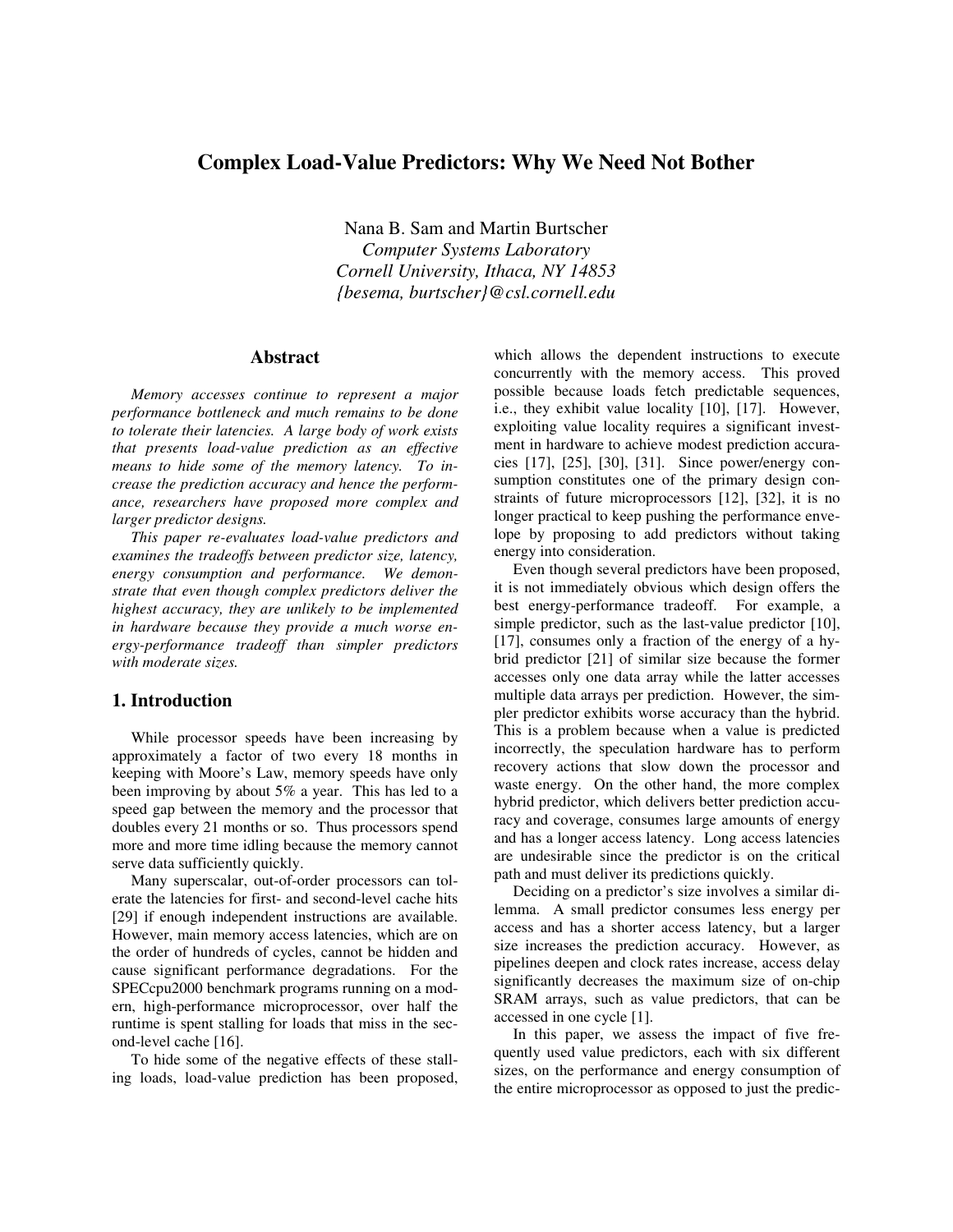tors themselves. We were surprised to find that when area, processor-wide energy consumption, and table access latency are taken into account, simpler predictors represent a better solution than complex predictors of similar size. We also find that making the predictors larger than about 20kB is unwise as beyond this point the energy consumption increases at a higher rate than the performance.

# **2. Background And Related Work**

#### **2.1 Load-Value Predictors**

The increasing density of on-die transistors has enabled designers and researchers to use aggressive speculation techniques to improve instruction throughput. One such technique is load-value prediction, which breaks true data dependencies between instructions. In this section, we describe the five predictors that we evaluate in this paper. They are the most frequently used predictors in the literature.

The last value predictor (LV) [10], [17], [25] predicts that a load instruction will load the same value it did the previous time it executed.

The stride 2-delta predictor (ST2D) [25] remembers the last value for each load (like LV) but also maintains a stride, i.e., the difference between the last two loaded values. To make a prediction, ST2D adds the stride to the last value of the load. When a load is completed, ST2D updates the last value but only updates the stride if it encounters the same stride twice in a row. ST2D can predict sequences with zero (like LV) and non-zero strides.

The third-order finite context method predictor (FCM3) [24], [25] computes a hash value [20], [21], [24] out of the last three loaded values to index the predictor's second-level table. This table stores the values that follow every seen sequence of three values (modulo the table size). Since this table is shared, loads can communicate information to one another in this predictor. Hence, after observing a sequence of load values, FCM3 can predict any load that loads the same sequence.

The third-order differential finite context method predictor (DFCM3) [13] improves on FCM3 by retaining strides instead of absolute values. This reduces aliasing in the second-level table and enables DFCM3 to predict values it has never seen before. Thus DFCM3 combines the strengths of an FCM and a stride predictor at the cost of more elaborate and slower hardware.

Rychlik et al. [21] introduced a hybrid predictor that combines a stride and a finite context method predictor. The component with the highest confidence (see next paragraph) makes the prediction. In case of a tie, the FCM is given priority. The authors showed that this hybrid is more effective than either of the component predictors.

Due to the high cost of recovering from mispredictions, confidence estimators are used to dynamically inhibit predictions that are likely to be incorrect [8], [9], [11], [17], [20], [21], [24], 30]. The bimodal confidence estimator [17], [20], [21], which is frequently used, is based on saturating up/down counters with four parameters: a maximum, a threshold, a penalty and an award. A prediction is made only if the count is above the threshold. When an unpredictable value is encountered, the counter is decremented by the penalty, and on a predictable value, it is incremented by the award.

#### **2.2 Sources of Predictor Complexity**

The complexity of value predictors stems from predictor organizations that place multiple levels of logic on the critical path to making a prediction.

Large PC-indexed tables are one such source of complexity. Larger tables take longer to read. Accessing a table with a high latency may cause a prediction to arrive too late for it to have a positive impact on performance. Bhargava and John [2] evaluated the effect of varying numbers of access ports and varying predictor sizes on the table access latency for a hybrid predictor. They found that to maintain high performance the hybrid has to have at least 4096 entries. We demonstrate in this paper that an ST2D-FCM3 hybrid predictor with 4096 entries provides an energyperformance tradeoff that is no better than a ST2D predictor of similar size. Moreover, Bhargava et al. only considered the energy consumption of the predictors themselves, whereas we consider the energy consumption of the entire processor and thus capture the negative impact of incorrect predictions on other parts of the processor, which can be significant. Finally our study is not limited to a hybrid predictor. Rather, the objective of this paper is to show that complex predictors such as hybrids provide a worse energyperformance tradeoff than their simpler counterparts.

Computation is another source of complexity. Multi-level predictors, including FCM3 and DFCM3, perform complex computations to determine the index into the second level. Hybrid predictors, as well as FCM3 and DFCM3, need to extract data from multiple tables and ST2D and DFCM3 have to perform additions to compute the final prediction. These add more delay and energy use to the process of making a prediction. For example, Jimenez et al. showed that a 100% accurate branch predictor with a two-cycle latency performs worse than a relatively inaccurate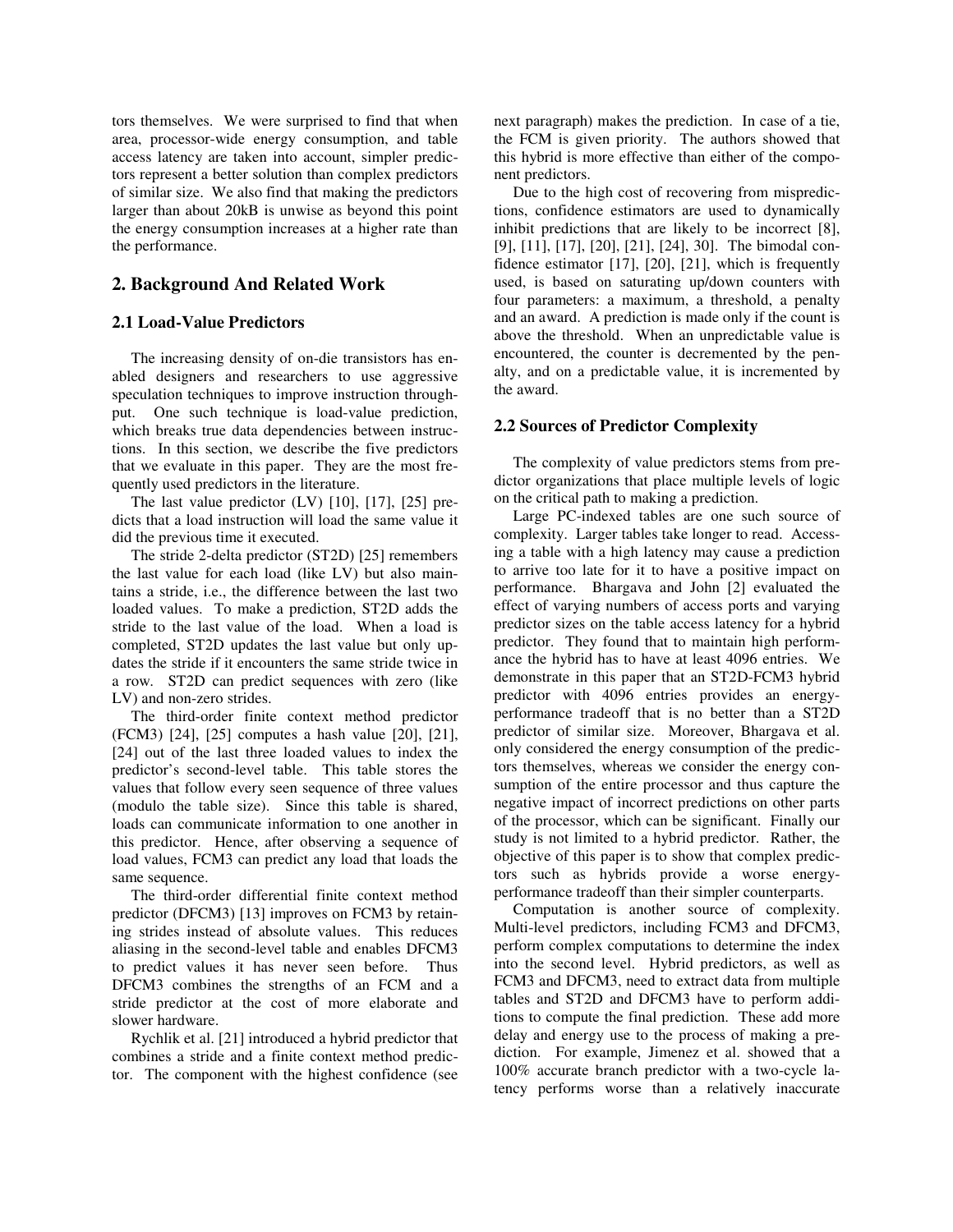branch predictor with single-cycle latency [14]. Unlike in much of the previous work, where the computation latency has been ignored, we use spice simulations to estimate these extra latencies and take them into account in our simulations. With this we find that, for instance, the simple LV can outperform the complex FCM3.

# **2.3 Sources of Energy Expenditure**

Even though load-value prediction does improve performance, it contributes to the energy consumption. One source is the speculative hardware itself. To boost the prediction accuracy, these hardware structures are made as large as possible, which increases their energy consumption. Another significant source of energy consumption is the useless activities that are performed in other processor components due to mispredicted instructions that are later discarded. A mispredicted instruction contributes to the dynamic energy consumption through datapath switching activity until it is removed from the pipeline. A third source is the increased (useful) activity introduced by the speculation. Increased speculation reduces the runtime and thus may actually lower the energy use.

Several techniques have been proposed to save space and energy, including sharing common predictor components in hybrid predictors [7], [19], partitioning large predictors into multiple smaller tables [15], [22], [23], and using static and dynamic approaches to filter out loads that are likely to be predicted incorrectly [3], [6], [9].

Unfortunately, most energy-saving techniques recommended for value predictors have only focused on one source of energy consumption, the predictor itself. Moreno et al. [18] analyzed power-related issues with value speculation and note that recovery from mispredictions has a significant negative impact on the energy consumption. In our model, we found that when value speculation is incorporated into the processor, the total increase in energy expenditure of the rename unit, register file, load/store queue, functional units, result busses, instruction window, branch predictor, global clock and caches is 3.95 times that of the value predictor. Unlike Moreno et al., who advocate a low cost hybrid predictor to reduce the energy consumption, we show that hybrids and other complex predictors are not a good idea in light of energy-performance considerations.

Our simulations account for the negative effect of mispredictions on performance and energy consumption, and report the energy use of the entire processor

chip, including the first- and second-level caches. They also account for any extra computation latency required by each predictor.

### **3. Simulation Methodology**

The execution-driven simulator we use is derived from the SimpleScalar/Alpha 3.0 tool set [5]. Specifically, we extended *sim-outorder* to perform load-value prediction and we integrated the simulator with Wattch [4] to obtain the energy data.

We simulate an 8-way superscalar, out-of-order CPU with 20 pipeline stages, a 128-entry instruction window, a 64-entry load/store buffer, a 32-entry 8-way instruction TLB, a 64-entry 8-way data TLB, both with a 30-cycle miss penalty, a 64kB, 2-way 2-cycle L1 instruction cache, a 128kB, 2-way 3-cycle L1 data cache, a unified 4MB, 4-way 20-cycle L2 cache, an 8K-entry hybrid gshare-bimodal branch predictor, six integer ALUs, four floating-point adders and two floating-point MULT/DIV units. The data cache is writeback and non-blocking with two ports. The caches have a block size of 64 bytes. It takes 300 cycles to access main memory. We use Wattch's linear scaling to obtain energy results for 0.13 $\mu$ m technology, V<sub>dd</sub> = 1.3V and a clock speed of 2GHz. Wattch treats leakage power as 10% of the dynamic power. The cache and predictor access latencies are obtained with Cacti 3.2 [26] and the predictor computation latencies (i.e., addition) are estimated using Spice simulations, (see Section 2.2).

Each predictor has two ports and includes a bimodal confidence estimator (CE) with three-bit saturating counters with a threshold of five, a penalty of three and an award of one. Predictions are made after decode, and the predictors are updated as soon as the true load value is available, there are no speculative updates, and an out-of-date prediction is made as long as there are pending updates to the same predictor line. We use the re-fetch misprediction recovery scheme [10]. It is identical to that used for recovering from branch mispredictions. We chose this mechanism because we believe a first value-prediction implementation is likely to use the same recovery scheme as branch prediction. As an energy-saving optimization, we do not recover from wrong predictions that were overwritten with the true load value before they were consumed.

The predictor configurations we investigated are shown in Table 1. For each of the six predictor sizes (2kB to 80kB), the table gives the number of entries (lines) in the predictor and the access latency in cycles.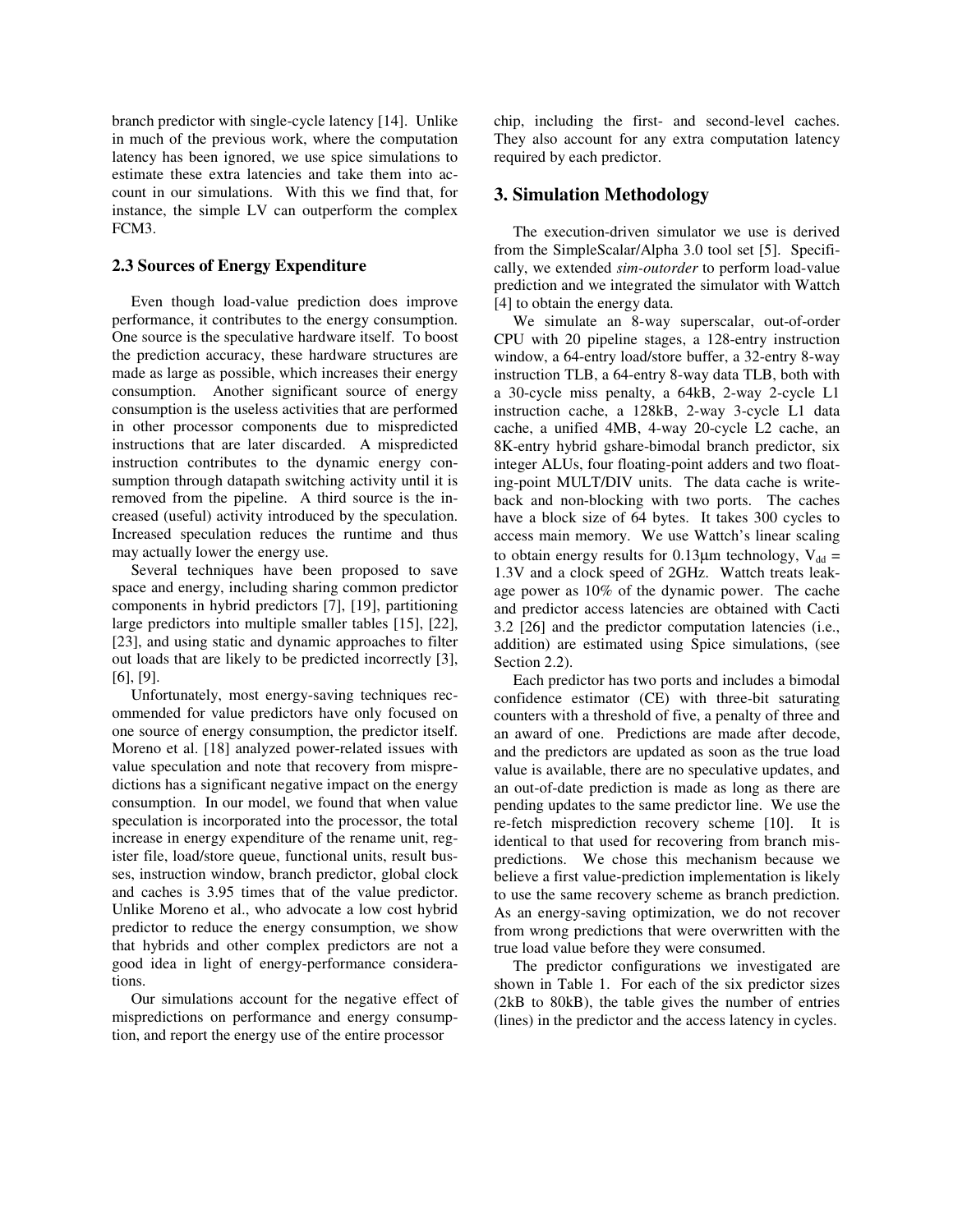| $E = EY, D = G/ED, I = I$ Only, $D = D1$ Only, $DTT = G/EDTT$ Only the theory |                      |                               |                                  |                      |                               |                                  |                      |                               |
|-------------------------------------------------------------------------------|----------------------|-------------------------------|----------------------------------|----------------------|-------------------------------|----------------------------------|----------------------|-------------------------------|
| Predictor<br>name                                                             | Predictor<br>entries | Access<br>latency<br>(cycles) | Predictor<br>name                | Predictor<br>entries | Access<br>latency<br>(cycles) | Predictor<br>name                | Predictor<br>entries | Access<br>latency<br>(cycles) |
| total predictor size $\sim$ 2kB                                               |                      |                               | total predictor size $\sim$ 5kB  |                      |                               | total predictor size $\sim$ 10kB |                      |                               |
| $L_2$                                                                         | 256                  | $\mathfrak{D}$                | L 5                              | 512                  | 2                             | $L_{10}$                         | 1024                 | $\mathfrak{D}$                |
| $S_2$                                                                         | 256                  | 2                             | S <sub>5</sub>                   | 512                  | 2                             | $S_1$ 10                         | 1024                 | 2                             |
| $F_2$                                                                         | 256                  | $\mathcal{F}$                 | F <sub>5</sub>                   | 512                  | 3                             | $F_10$                           | 1024                 | 3                             |
| $D_2$                                                                         | 128                  | 3                             | D <sub>5</sub>                   | 256                  | 3                             | $D_10$                           | 512                  | 3                             |
| $S+F_2$                                                                       | 128                  | 3                             | $S+F_5$                          | 256                  | 3                             | $S+F_10$                         | 512                  | 3                             |
| total predictor size $\sim$ 20kB                                              |                      |                               | total predictor size $\sim$ 40kB |                      |                               | total predictor size $\sim$ 80kB |                      |                               |
| $L$ 20                                                                        | 2048                 | 2                             | $L_40$                           | 4096                 | 3                             | $L_80$                           | 8192                 | 3                             |
| $\sqrt{S}$ 20                                                                 | 2048                 | 3                             | $S_{.}40$                        | 4096                 | 3                             | S 80                             | 8192                 | 4                             |
| $F_2$                                                                         | 2048                 | 4                             | $F_{\perp}40$                    | 4096                 | 5                             | F 80                             | 8192                 | 6                             |
| $D_2$ 20                                                                      | 1024                 | $\overline{4}$                | D 40                             | 2048                 | 5.                            | D 80                             | 4096                 | 5.                            |
| $S+F_20$                                                                      | 1024                 | 4                             | $S+F_40$                         | 2048                 | 5                             | $S+F_80$                         | 4096                 | 6                             |

**Table 1**. Predictor configurations.

 $(L = 1 \text{ V}, S = ST2D, F = FCM3, D = DFCM3, S+F = ST2D + FCM3$  hybrid)

Six integer (*bzip2, gcc, gzip, mcf, twolf, vortex*) and four floating point (*ammp, art, equake, mesa*) C programs from the SPECcpu2000 benchmark suite [27] are used for the measurements in this paper. They were compiled on a DEC Alpha 21264A processor with the DEC C compiler under the OSF/1 v5.1 operating system using the "-O3 -arch host" optimization flags. We utilize the reference inputs provided with these programs and SimPoint [28] to select a representative subset (500 million instructions in length) for each benchmark program.

# **4. Experimental Results**

# **4.1 Impact of Predictor Access Latency on Performance**

Figure 1 shows the performance of the five predictors, each with sizes ranging from 2kB to 80kB. We report the geometric-mean results across all simulated programs. Ideally, a prediction should be available as soon as it is needed. In our 20-stage pipeline, there are four cycles from the time a load prediction is requested to the time its result may first be needed by a dependent instruction. As indicated in Table 1, the actual access latencies depend on the size and type of the predictor and can be as high as six cycles.

For the single-level predictors (LV and ST2D), the access latencies are within four cycles. Thus, the time it takes to read a predictor line has no negative impact on the performance. This is also true for the complex, multi-level predictors (FCM3, DFCM3 and ST2D-

FCM3 hybrid) that are 20kB or less in size. However, above 20kB the higher access latencies significantly impact the performance of the simulated processor.

When not modeling the access latency, we observe a monotonic increase in performance for each predictor type as the predictor size increases, which is in line with findings in previous research. However, it should be noted that the rate of increase in performance is much lower than the rate of increase in predictor size. Both context-method predictors (FCM3 and DFCM3) outperform the simpler predictors (LV and ST2D) at sizes above 20kB. Moreover, the ST2D-FCM3 hybrid outperforms its unit predictors, albeit only minimally.

In reality, increasing the number of lines in the predictor tables lengthens the decode time. Accounting for the extra computation time of the complex predictors further increases their access latencies. When the predictor access latency exceeds the number of cycles (four in our case) required to keep a dependent instruction from stalling, i.e., waiting for a value to make forward progress, performance begins to taper off (DFCM3 above 20kB) or is diminished (FCM3 and hybrid above 20kB). With realistic latencies, the 80kB FCM3 performs worse than its 10kB counterpart. The same is true for the ST2D-FCM3 hybrid.

We expect these observations to hold for other processors as well. Even though they may have different pipeline lengths than our simulated CPU, a similar effect will take place above some predictor latency, and the large and complex predictors that are the most likely to exceed this threshold.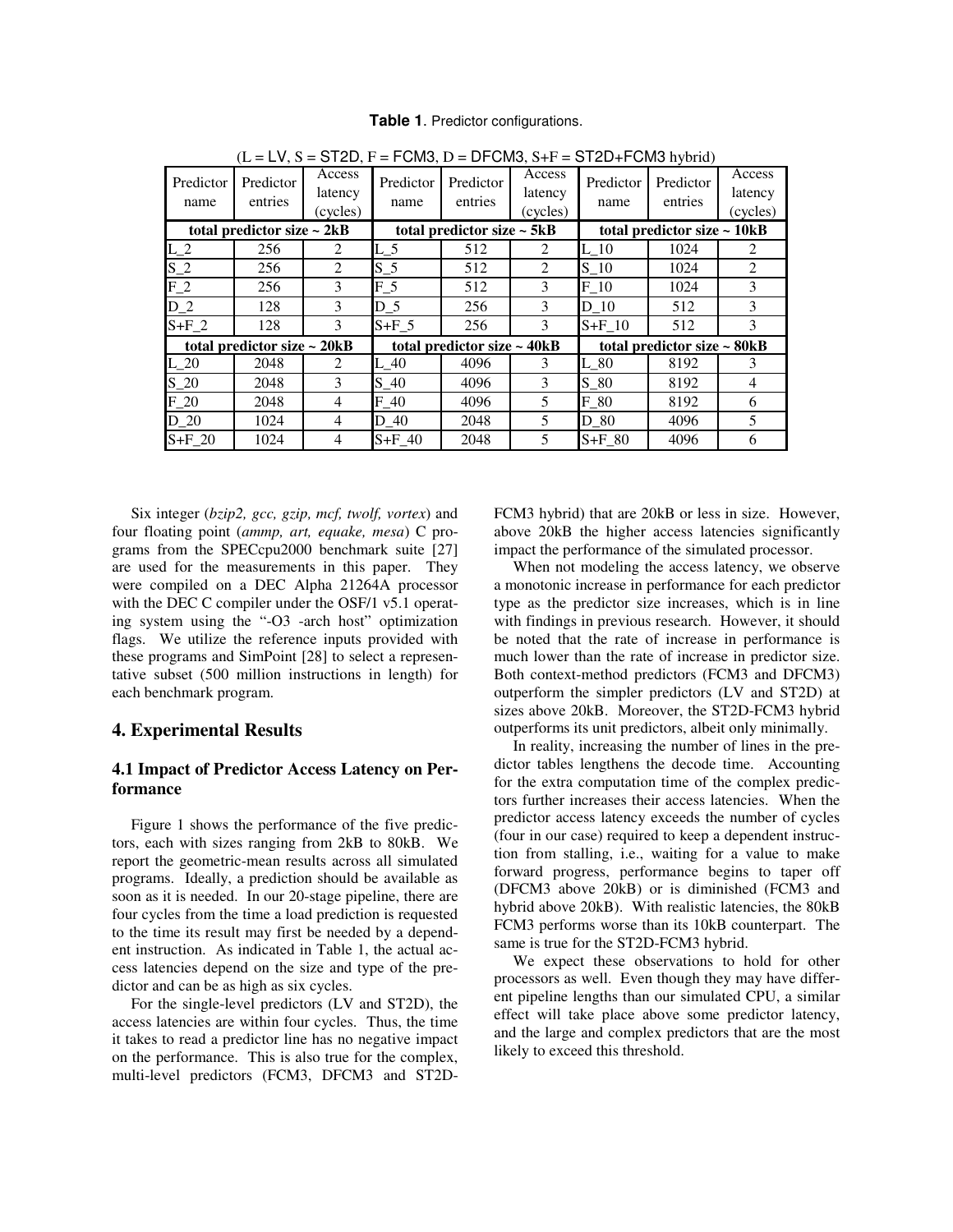

**Figure 1**. Geometric-mean performance using zero and actual access latencies.

#### **4.2 Impact of Predictor Size on Performance**

Figure 2 shows the performance (speedup over no prediction) of the five predictors sorted by speedup in each predictor size category. Despite the complexity of the FCM3 and DFCM3, these predictors do not outperform the much simpler predictors in the 2kB and 5kB categories. The ST2D delivers better performance than the more complex FCM3 when at most 20kB of state are allocated to the predictors.

The hybrid performs best for size categories up to 20kB. Interestingly, above 20kB even LV (the simplest predictor) outperforms the hybrid. This is due to the negative effect of the large access latency of the hybrid. Also, we observe that above 20kB the DFCM3 performs the best, revealing this predictor's superiority for large sizes. Unfortunately, due to energy constraints such large tables may not be practical for implementation in hardware. Note that the relatively simple ST2D performs well in all categories.



**Figure 2**. Geometric-mean performance with actual access latencies.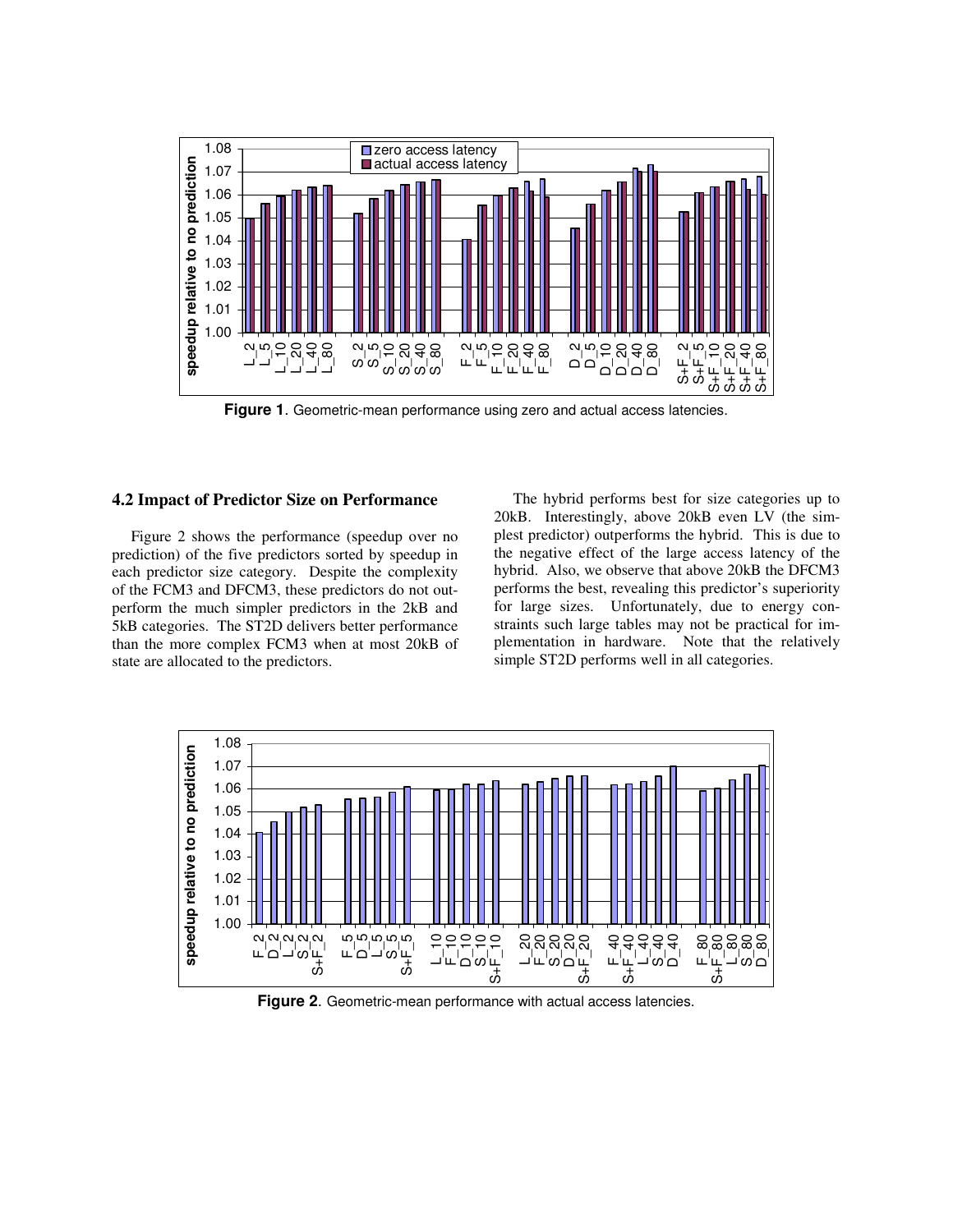

**Figure 3**. Geometric-mean speedup and energy consumption with actual access latencies.

### **4.3 Energy Consumption and Performance**

With the increasing concern over energy consumption, the addition of any new hardware can only be justified by a significant performance improvement. Figure 3 shows the performance gain and extra processor-wide energy consumption for each predictor configuration across all the programs. Note that we show energy consumption for the entire processor and not just the predictors. We chose to show performance and energy expenditure separately instead of using metrics such as MIPS/Watt, the energy-delay product or the energy-delay-squared product for the simple reason that different conclusions can be inferred from each of these metrics and architects do not seem to agree on which metric conveys the best information [33]. Results for each individual program are provided in Appendix A.

For 5kB, 10kB and 20kB, LV and ST2D provide more performance gain than energy increase. This also holds true for the 5kB and 10kB DFCM3. For all other configurations, relatively speaking more energy is consumed than performance gained. Other processors would likely result in different percentages but we believe the trends would be the same. Beyond 20kB, we observe a significant increase in energy consumption for all predictor configurations. This is due to the combined effect that above 20kB, the extra performance gain is marginal while the predictor sizes are multiple times larger and consume correspondingly more energy.

Note that the extra energy use of the processor with load-value prediction includes the energy consumed by the predictors as well as that from the resulting speculation activities elsewhere on the chip. Hence, predictors that are too small (and thus result in many mispre-

dictions) can also waste energy. This is especially obvious in the 2kB FCM3. Increasing the predictor size reduces the mispredictions and the corresponding waste in energy. However, the energy consumed by the predictor itself increases.

In general, we find that increasing the predictor size increases the performance only as long as the access latency remains reasonably low. Even then, a predictor cannot be made too large because above some optimal size the cost of energy consumption far exceeds the performance benefit. Adding complexity, with the goal of improving performance, increases the access latency and energy use of the predictor and ultimately may well eliminate the potential performance gains. Designing the predictor too small increases mispredictions, which negatively impacts performance. Thus, to maximize the energy-performance tradeoff, load-value predictors need not be too large, too complex or too small.

# **5. Conclusions**

With increasing transistor budgets, aggressive speculation has proven to be a viable method to increase throughput and drive performance in high-end microprocessors. These speculation mechanisms usually require predictors that tend to be large and complex to obtain good performance. However, with power dissipation and energy consumption becoming a first-order design constraint, implementation of such complex hardware is unappealing.

In this paper, we take a closer look at load-value speculation and show that moderate-sized, simpler predictors often provide a better energy-performance tradeoff than more complex ones of similar table size.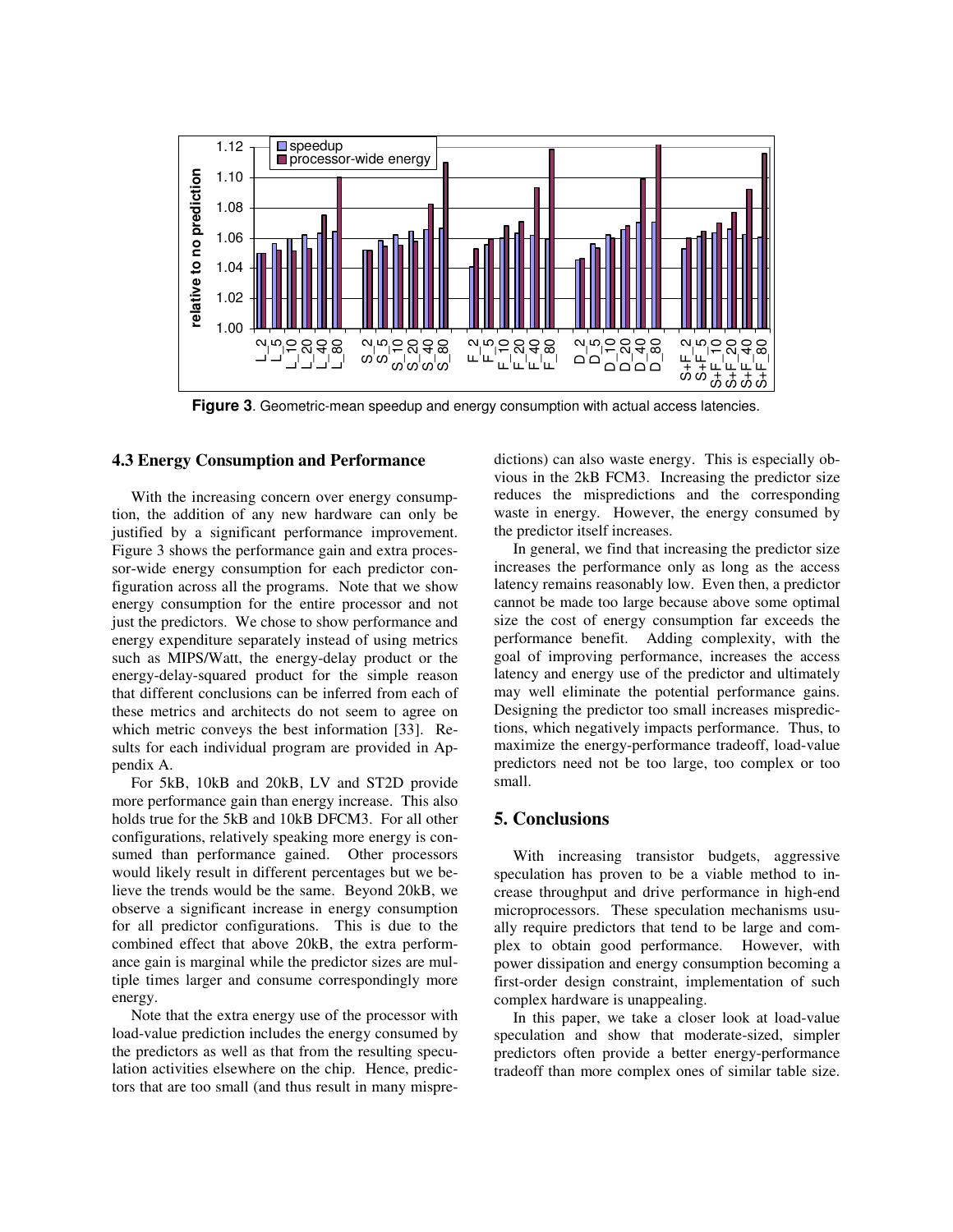We demonstrate that designers can expect good performance from seemingly simple predictors. We also show that a good predictor does not have to be overly large. For instance, we find that a 20kB ST2D provides a better energy-performance tradeoff than more complex and larger predictors. Adding complexity to predictors to increase their performance may have the opposite effect. Thus, in light of energy constraints, future research into load-value prediction should step away from the trend of increasing predictor complexity and size to improve performance. Rather, we believe the focus should be on using simpler predictors and enhancing the prediction algorithms.

#### **6. Acknowledgment**

This work has been supported in part by the National Science Foundation (NSF) under Award #0208567 and by a grant from Intel Corporation.

#### **7. References**

- [1] V. Agarwal, M. S. Hrishikesh, S. W. Keckler, D. Burger. Clock Rate versus IPC: The End of the Road for Conventional Microarchitectures. *27th Annual International Symposium on Computer Architecture*, 2000, pp. 248-259.
- [2] R. Bhargava, L. K. John. Latency and Energy Aware Value Prediction for High-Frequency Processors. *16th International Conference on Supercomputing,* 2002, pp. 45-56.
- [3] R. Bhargava, L. K. John. Performance and Energy Impact of Instruction-Level Value Predictor Filtering. *First Value-Prediction Workshop,* 2003, pp. 71-78.
- [4] D. Brooks, V. Tiwari, M. Martonosi. Wattch: A Framework for High-Performance Microprocessors. *Seventh International Symposium on High-Performance Computer Architecture*, 2001, pp. 171- 182.
- [5] D. Burger, T. M. Austin. The SimpleScalar Tool Set, version 2.0. *ACM SIGARCH Computer Architecture News,* 1997. http://www.simplescalar.com
- [6] M. Burtscher, A. Diwan, M. Hauswirth. Static Load Classification for Improving the Value Predictability of Data-Cache Misses. *ACM SIGPLAN 2002 Conference on Programming Language Design and Implementation*, 2002, pp. 222-233.
- [7] M. Burtscher, B. G. Zorn. Hybridizing and Coalescing Load Value Predictors. *International Conference on Computer Design*, 2000, pp. 81-92.
- [8] M. Burtscher, B. G. Zorn. Prediction Outcome History-based Confidence Estimation for Load Value Prediction. *Journal of Instruction-Level Parallelism*, 1999. http://jilp.org/vol1/v1paper3.ps
- [9] B. Calder, G. Reinman, D. M. Tullsen. Selective Value Prediction. *26th Annual International Symposium on Computer Architecture*, 1999, pp. 64-74.
- [10] F. Gabbay. Speculative Execution Based on Value Prediction. *Technical Report 1080, Department of Electrical Engineering, Technion-Israel Institue of Technology*, 1996.
- [11] F. Gabbay, A. Mendelson. Can Program Profiling Support Value Prediction? *30th Annual ACM/IEEE International Symposium on Microarchitecture*, 1997, pp. 270-280.
- [12] R. Gonzalez, M. Horowitz. Energy Dissipation in General Purpose Microprocessors. *IEEE Journal of Solid-State Circuits,* 1996, pp. 1227-1284.
- [13] B. Goeman, H. Vandierendonck, K. de Bosschere. Differential FCM: Increasing Value Prediction Accuracy by Improving Table Usage Efficiency. *Seventh International Symposium on High-Performance Computer Architecture*, 2001, pp. 207-216.
- [14] D. A. Jimenez, S. W. Keckler, C. Lin. The impact of delay on the design of branch predictors. *33rd Annual International Symposium on Microarchitecture*, 2000, pp. 67-76.
- [15] G. H. Loh. Width-Partitioned Load Value Predictors. *Journal of Instruction-Level Parallelism*, 2003, pp. 1- 23.
- [16] W. Lin, S. K. Reinhardt, D. Burger. Reducing DRAM latencies with an integrated memory hierarchy design. *Seventh International Symposium on High Performance Computer Architecture*, 2001, pp. 301-312.
- [17] M. H. Lipasti, C. B. Wilkerson, J. P. Shen. Value Locality and Load Value Prediction. *Second International Conference on Architectural Support for Programming Languages and Operating Systems*, 1996, pp. 138-147.
- [18] R. Moreno, L. Pinuel, S. del Pino, F. Tirado. A Power Perspective of Value Speculation for Superscalar Microprocessors. *International Conference on Computer Design,* 2000, pp. 147-154.
- [19] L. Pinuel, R. A. Moreno, F. Tirado. Implementation of Hybrid Context Based Value Predictors Using Value Sequence Classification. *Euro-Par*, 1999, pp. 1291- 1295.
- [20] G. Reinman, B. Calder. Predictive Techniques for Aggressive Load Speculation. *31st IEEE/ACM International Symposium on Microarchitecture*, 1998, pp. 127- 137.
- [21] B. Rychlik, J. Faistl, B. Krug, J. P. Shen. Efficacy and Performance Impact of Value Prediction. *International Conference on Parallel Architectures and Compilation Techniques*, 1998, pp. 148-154.
- [22] T. Sato, I. Arita. Table Size Reduction for Data Value Predictors by Exploiting Narrow Width Values. *14th International Conference on Supercomputing,* 2000, pp. 196-205.
- [23] T. Sato, I. Arita. Low-Cost Value Prediction Using Frequent Value Locality. *Fourth International Symposium on High Performance Computing,* 2002, pp. 106- 119.
- [24] Y. Sazeides, J. E. Smith. Implementations of Context Based Value Predictors. *Technical Report ECE-97-8, University of Wisconsin, Madison, Wisconsin*, 1997.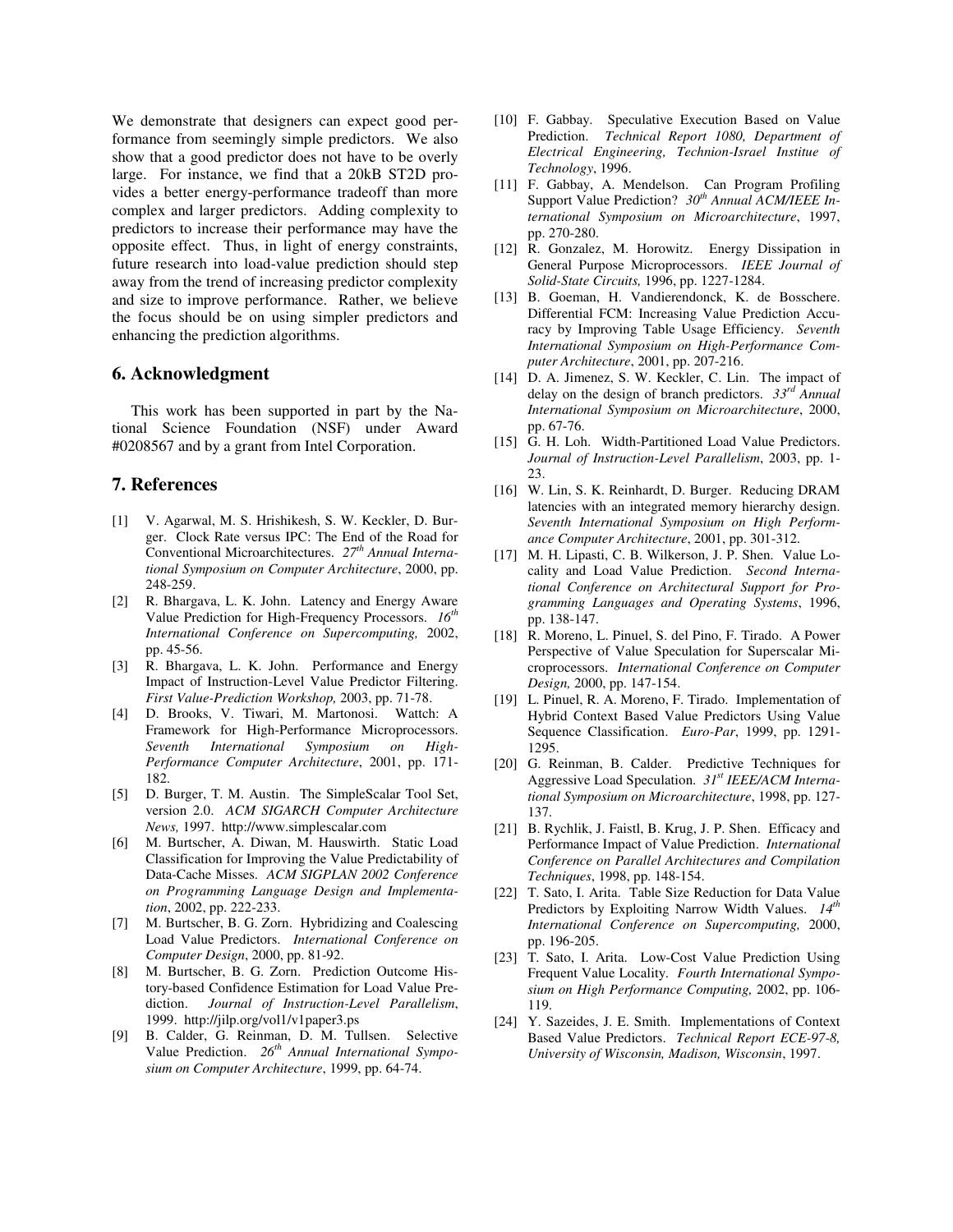- [25] Y. Sazeides, J. E. Smith. The Predictability of Data Values. *Thirteenth IEEE/ACM International Symposium on Microarchitecture,* 1997, pp. 248-258.
- [26] P. Shivakumar, N. P. Jouppi. CACTI 3.0: An Integrated Cache Timing, Power and Area Model. Technical Report 2001/2. *Compaq Western Research Laboratory*, 2001.
- [27] SPECcpu2000 benchmarks. http://www.spec.org/osg/cpu2000.
- [28] T. Sherwood, E. Perelman, G. Hamerly, B. Calder. Automatically Characterizing Large Scale Program Behavior. *Tenth International Conference on Architectural Support for Programming Languages and Operating Systems,* 2002, pp. 45-57.
- [29] S. T. Srinivisan, A. R. Lebeck. Load latency tolerance in dynamically scheduled processors. *Journal of Instruction Level Parallelism*, pp. 1-24, 1999.
- [30] K. Wang, M. Franklin. Highly Accurate Data Value Prediction using Hybrid Predictors. *30th Annual ACM/IEEE International Symposium on Microarchitecture*, 1997, pp. 358-363.
- [31] H. Zhou, J. Flanagan, T. M. Conte. Detecting Global Stride Locality in Value Streams. *30th Annual International Symposium on Computer Architecture*, 2003, pp. 324-335.
- [32] V. Zyuban, P. M. Kogge. Optimization of High-Performance Superscalar Architectures for Energy Efficiency. *2000 International Symposium on Low Power Electronics and Design,* 2000, pp. 196-205.
- [33] V. Zyuban, P. Strenski. Unified Methodology for Resolving Power-Performance Tradeoffs at the Microarchitectural and Circuit Levels. *International Symposium on Low Power Electronics and Design*, 2002, pp. 166-171.